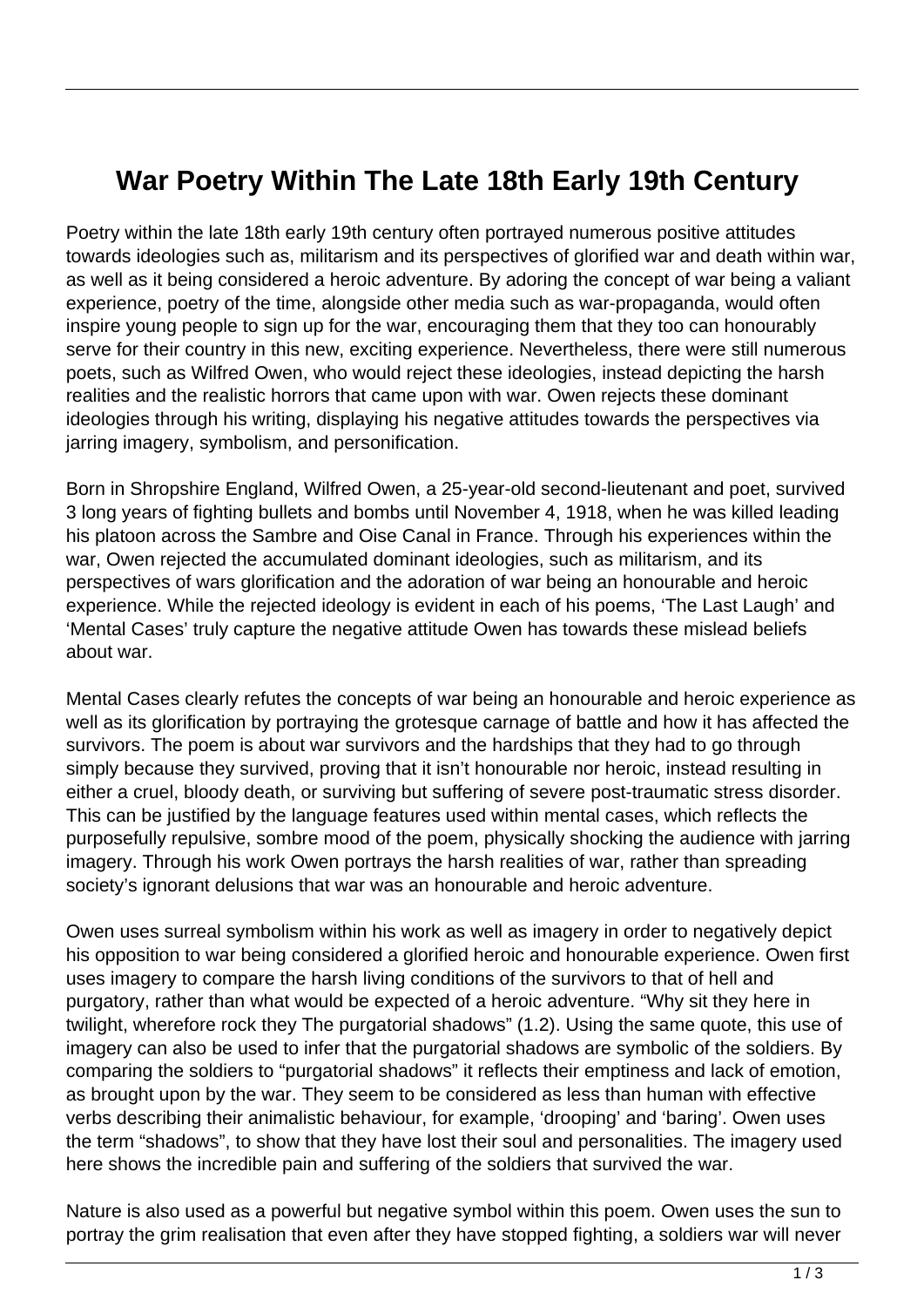end. He uses the sun within this poem to describe that dawn and daylight bring nothing but pain during and post war. "dawn breaks open like a wound that bleeds afresh" (3.4). Personification is also used within Owens poem in order to represent that that men are haunted by the figures of their path. "Misery swelters" (l.8) through their bodies and "Memory", almost lover-like, "fingers" hair but only to remind them of murder. (2.2) By using the phrase 'the Dead have ravished' Owen suggests that the soldiers minds are overpowered with thoughts of the dead. That their minds are being toying with and their memories are haunted by with the faces of the dead and wars experiences, a clear contrast to the belief that war was heroic and honourable. "Always they must see these things and hear them" (2.6) Through his grotesque depictions, Owen not once mentions the possibility of living through these hardships as heroic nor honourable, but instead allowing the audience to infer that war is not, nor ever will be, a glorified heroic nor honourable adventure.

Similar to 'Mental Cases', 'The Last Laugh' rejects the ideology of militarism through his negative attitude towards glorified death within war, and the idea that war was valiant adventure. Throughout this poem, Owen recounts the death of three soldiers and how they respond to each of their deaths in different ways. The language used in this poem is blunt and to the point, and reflects the emotional state of each man as they die. The structure of the poem is very straightforward, each of five lines in the stanzas have a repeating pattern, starting with the soldiers dying words, followed by a response from the weapons that killed them. As the first of the soldiers dies, his final breath is used on the exclamation of the lords name "O! Jesus Christ!" (1.1). While it is unsure whether or not the 'soldier' is crying out a final prayer or has been pushed to extremes, this line was quite controversial during the time it was written, clearly supporting Owens beliefs that war was not an honourable and heroic experience. The second of the three soldiers is believed to be of a younger age, as his final breath is used for the longing of his parents, specifically his mother emphasising the young man's vulnerability "O Mother – Mother – Dad!" (2.1). The third and final soldier while sticking with a similar pattern of keeping his phrase short, cries out in an intimate gesture to his loved one. "My Love" (3.1) Owens use of personification creates another repetitious bombardment of lines within his poem. After the first man's death Owens writes for the weapons to have "Chirped" (1.3), "Chuckled" (1.4), and "Guffawed" (1.5). While it appears that Owen was just giving life to these non-livings things, it can be inferred that Owen gave these specific descriptions in order for the weaponry to be mocking the falling soldiers. As the guns appear to laugh clearly unaffected by the death of the soldier, it is clear to see that the death isn't glorified, but instead mocked. Due to this, the tone of the poem is clearly cynical, as Owen shows how each of the weapons of war show no respect for the human sacrifices. This mockery is then seen again in the second stanza, as the soldier falls the second lot of weaponry appears to not even bother to laugh, conveying an apathetic lack of compassion for the soldier. "The lofty Shrapnel-cloud Leisurely gestured,—Fool!" (2.3) for the death of the final soldier, Owen makes the mockery more apparent, "Hoot and Groan" (3.4) "Hissed" (3.5). This choice of words appears as if the third soldier is being booed for a bad performance, once again making a mockery of the fallen soldiers. Throughout the poem it is clear to see that the fallen men didn't die heroically nor with honour, however were mocked for their attempts. This also supports Owens disbelief of deaths glorification, as there was no glory depicted at all. Each of the deaths were to the point, and the names of the soldiers weren't given, again representing their un-importance. These poems validate his negative attitudes and beliefs to the war. It is clear to see the un-importance of the soldiers in each of the poems as no names nor were details given. While Mental Cases was more grotesque and depicted the war so inhumanly, The Last Laugh was more blunt and to the point, making a mockery out of those who had fallen.